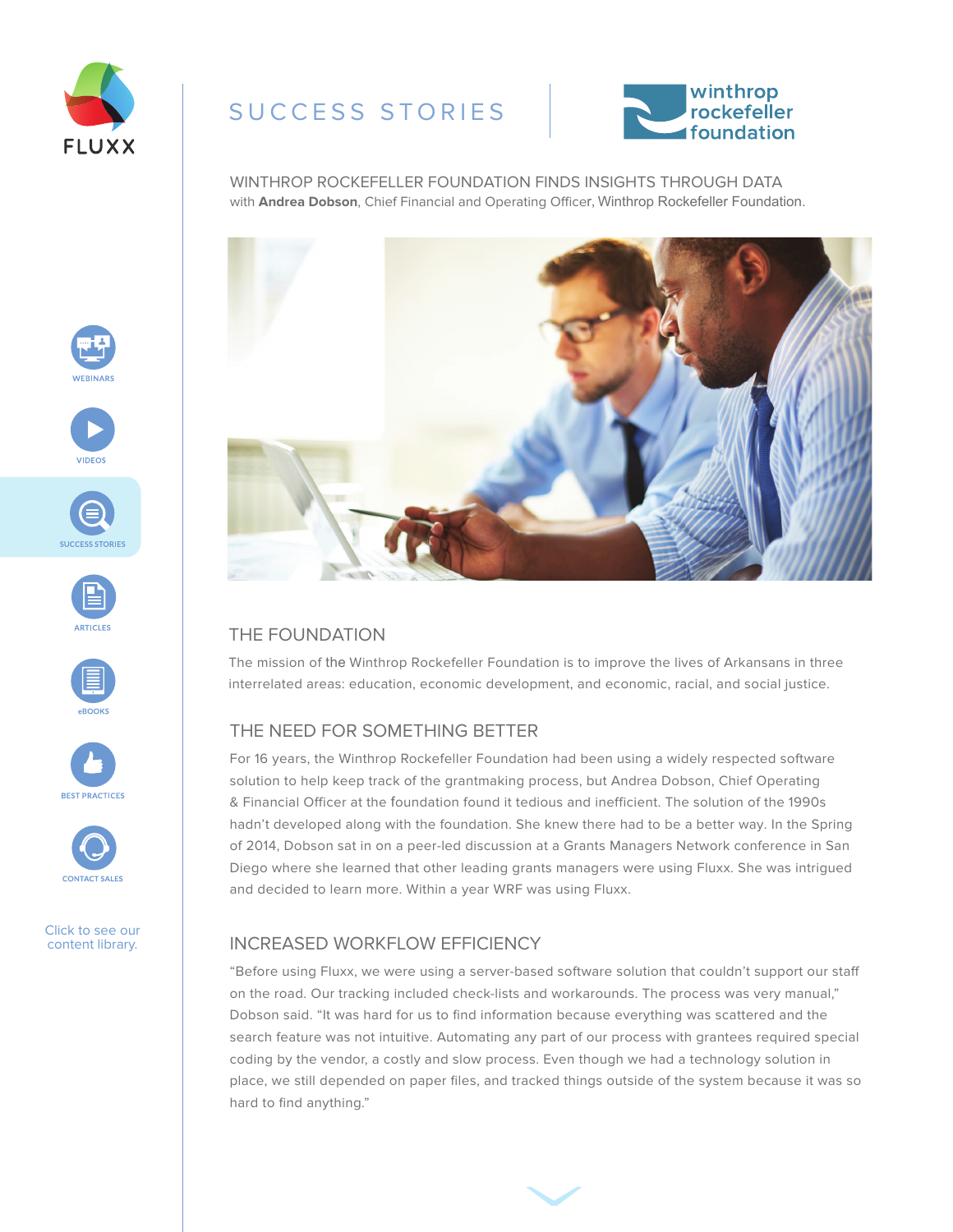

Click to see our content library.

**ARTICLE** 

Fluxx makes it super easy. It used to take me 20 to 30 minutes to find one piece of information with our old software, but with Fluxx I can quickly and easily find any information I need within seconds.

#### **Mike Castens**

Grants Manager, Winthrop Rockefeller Foundation.

Mike Castens, another grants manager at WRF noted that seemingly small tasks would take hours with their previous software solution. "Fluxx makes it super easy. It used to take me 20 to 30 minutes to find one piece of information with our old software, but with Fluxx I can quickly and easily find any information I need within seconds," Castens said.

Dobson added that now she has access to data insights like never before. "Because of the increased visibility into important data, and the ease of being able to access important data quickly, Fluxx has allowed us to make better decisions and to serve our grantees better," she said.

#### BUILT BY THOSE WHO "GET IT"

One of the main reasons that Dobson finds incredible value in the Fluxx platform is because it was created by people with experience in the philanthropy space.



"You can tell that the creators of Fluxx have experience in grants management. They have thoughtfully designed a product that considers the day-to-day workflow of a grantmaking foundation. The previous software we used felt as though it was designed by people who had never made a grant. The workflows in Fluxx make sense, and I can collaborate and share any grant quickly and easily with other team members." Dobson said. "More importantly," she added, "we designed our workflow to reflect WRF's process, not a generic process that needed to fit all Fluxx users."